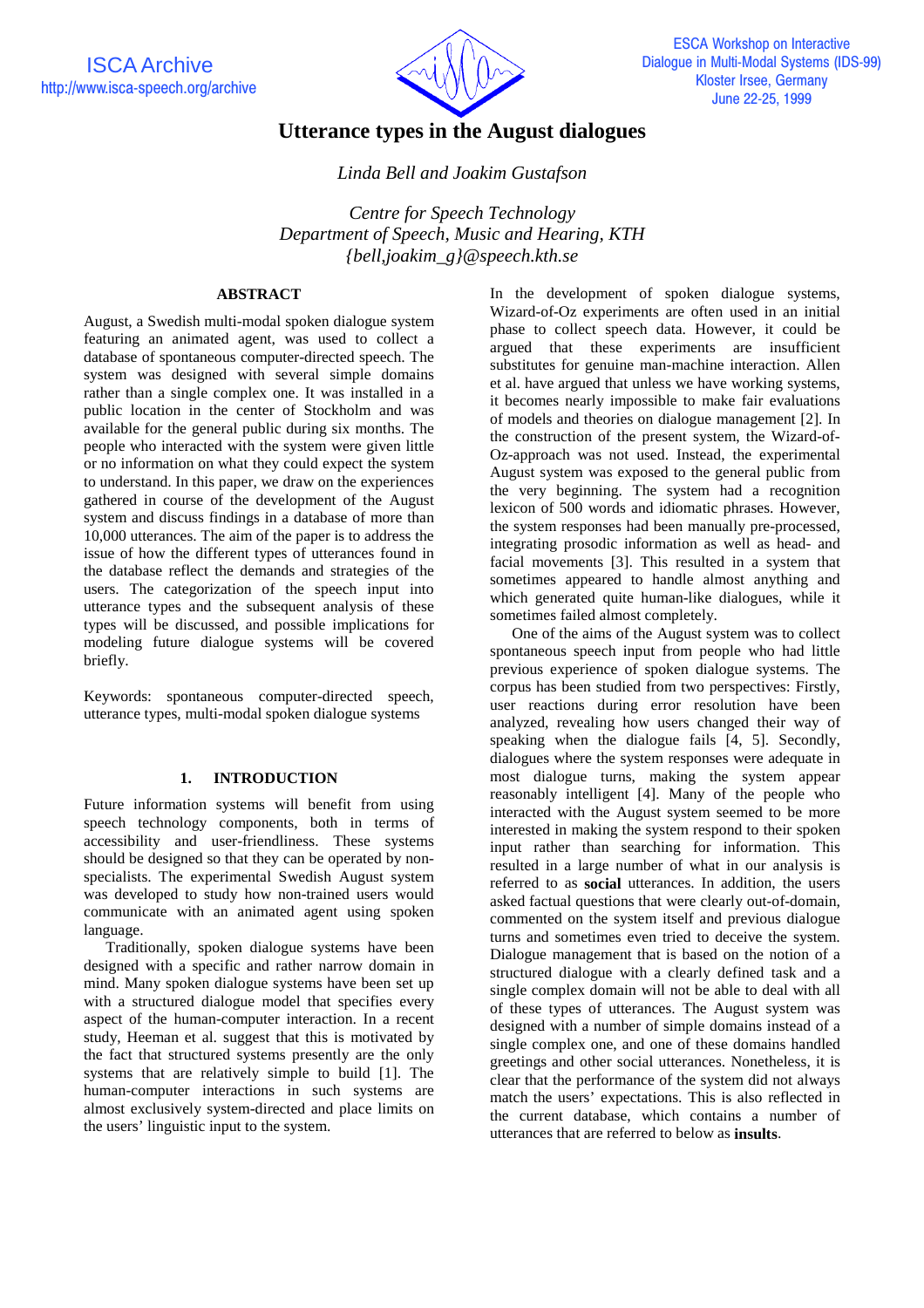In this paper, we describe the categorization of the spoken input in the August database into utterance types. The aim of this paper is to address the issue of how these utterance types reflect the expectations and strategies of the users of the spoken dialogue system. Lexical and syntactic aspects of the August corpus are also briefly examined to see whether the utterance types are distinguishable in terms of linguistic complexity. Differences between how adults and children interact with the spoken dialogue system are considered, and implications for future dialogue systems are suggested.

# **2. METHOD**

This study is based on speech data collected during the six-month period when the August system was functional in public, and consists of recordings and transcriptions of spontaneous computer-directed speech. The system had several simple domains, and the users were not explicitly told what they could expect the system to understand. These simple domains comprised facts about the agent's namesake August Strindberg (a 19<sup>th</sup> century Swedish author), Stockholm, KTH and the locations of restaurants and other facilities in the city. Moreover, a number of frequently used socializing idiomatic expressions were added to the lexicon and appropriate system responses were supplied. No users were supervised or observed in the process of actually interacting with the system. The study is therefore based solely on the recorded soundfiles of these manmachine interchanges.

The material analyzed in the present paper consists of 10,058 utterances. These utterances were transcribed orthographically and labeled with some basic speaker characteristics. The total number of speakers was 2685, out of which 50% were judged to be men, 26% women and 24% children. The average number of utterances per user was 4.1 for men, 3.3 for women and 3.5 for children. The number of utterances originating from a single speaker ranges from one to forty-nine. The number of words per utterance in the August corpus also varied greatly, although most utterances were relatively short. The average utterance contained four words, but this figure varied from a single word to twentytwo words.

#### **3. ANALYSIS**

#### **3.1. Lexicon and syntax**

The database consists of almost 40,000 words, out of which close to 3000 are unique. Approximately half of these unique words occurred only once in the database. The 200 most frequently occurring words in the database covered about 80% of all the words in the corpus. When the August data was compared with an equally large amount of data taken from a corpus of Swedish newspaper texts, it appears as if the number of different words follows the same type of logarithmic growth pattern. In Figure 1, the actual datapoints of



*Figure 1. The correlation between the number of different words and the size of the corpora*

these two corpora as well as the calculated growth functions for the number of different words are plotted. As can be seen in Figure 1, the different words in the written corpora are roughly four times as many as in the August corpus, and this relationship appears to be constant as these corpora are increased in size.

The input utterances were mostly short and their syntactic patterns were seldom complex. As reported in [4], 188 sentence types covered 80% of all the utterances in the database. The number of sentence types differed greatly between the different categories of utterances in the database. 35 sentence types covered 80% of the utterances used for seeking information from the system while 26 sentence types covered 80% of the utterances used for socializing with the animated agent. The largest number of different sentence types was used during error resolution and by users who were testing the limits of the system.

# **3.2. Utterance types**

In the analysis of the August database, the utterances were labeled according to the presumed intentions of the users. The purpose of this categorization was to get a better picture of the kinds of things the users wanted to convey when interacting with the system. Were the users trying to retrieve information or were they merely interested in socializing with the animated agent? The concept of communicative intention is a difficult one, both in human-human and human-computer interaction [6]. Categorizing of utterances always involves an arbitrary element, as one and the same utterance may express different communicative intentions depending on the context. Moreover, which and how many categories to use can be a problematic issue. It should be noted that natural language utterances in humanhuman dialogues often have been divided into a much larger number of groups than the present model contains [7]. Nevertheless, the utterances in the database were categorized in accordance with a simplified pragmatic model containing six major categories.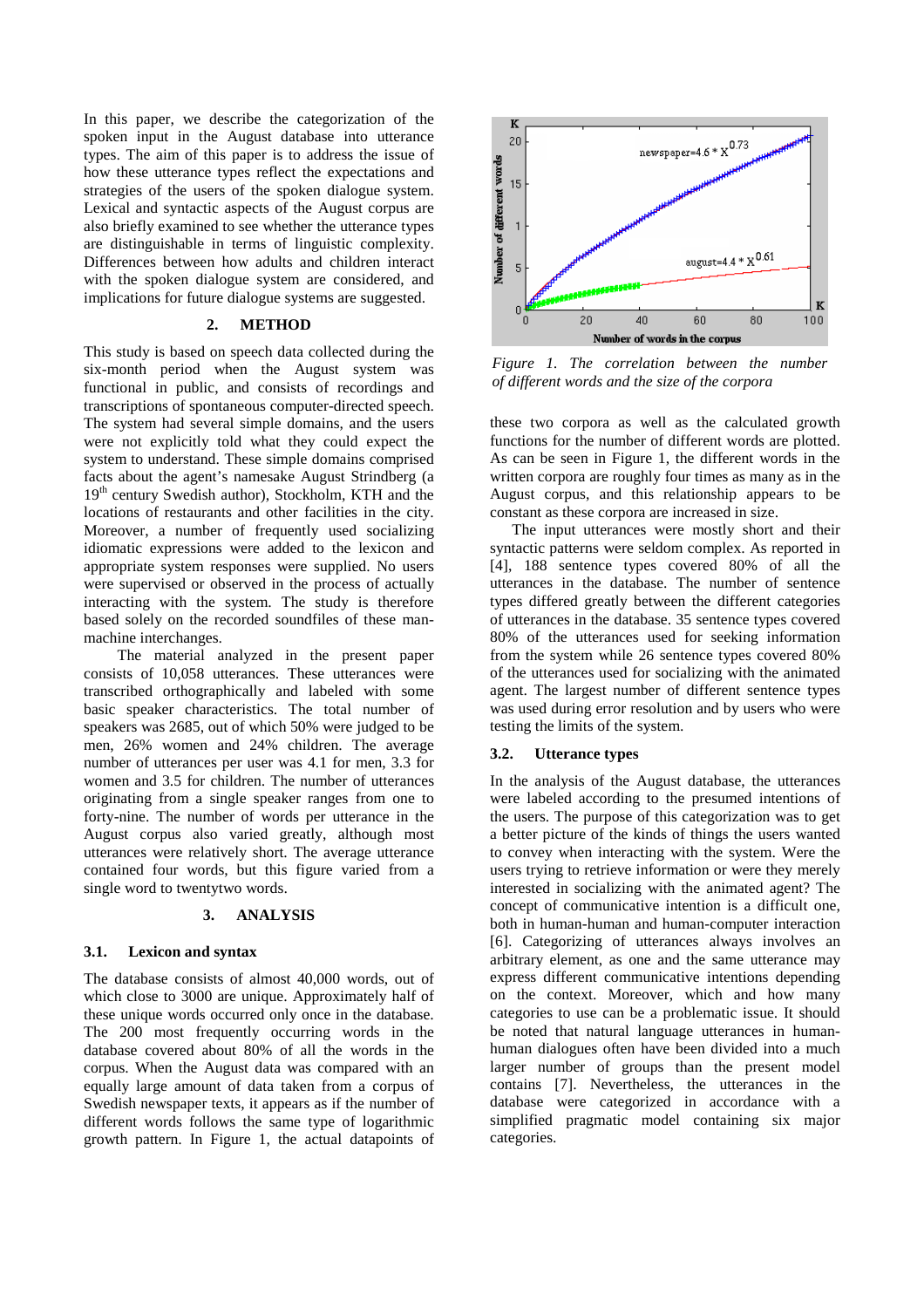*Table 1. The utterance types in August database. The example sentences have been translated into English*

| Socializing  | <b>Examples</b>                          |
|--------------|------------------------------------------|
| Social       | Hello August!                            |
|              | That's a nice mustache!                  |
| Insult       | You are stupid!                          |
|              | Is your brain too small                  |
| <b>Test</b>  | What is my name?                         |
|              | I want to rent a refrigerator            |
| Info-seeking | <b>Examples</b>                          |
| Domain       | How many books did Strindberg write?     |
|              | What can you study at KTH?               |
|              | Where are the restaurants on Kungsgatan? |
| Meta         | What can I ask vou?                      |
|              |                                          |
|              | I told you that already!                 |
| Facts        | What's the capital of Finland?           |

Table 1 is an overview of the utterance types in the August database. The **social** category consisted of greetings and remarks of a personal kind, while expletive expressions and swear words were placed in the category of **insults**. The category called **test** contained utterances that were spoken with what appeared to be the purpose of deceiving the system. The **domain** category included utterances in one of the established domains which the users had been given some information about. Questions about the system itself and comments about the actual dialogue were grouped in the **meta** category. Factual questions outside the domains mostly turned out to be of an encyclopedic nature and sometimes dealt with things people would expect a computer to be good at, such as calculus. These utterances were categorized as **facts**. Figure 2 shows the distribution of these utterance types in the August database. Some differences between how men, women and children communicated with the system can be observed. For example, children in our study made use of social utterances to a greater extent than adults did. One possible explanation might be that the other domains did not particularly appeal to children. Women rarely used insults, while the children in the present study used them rather frequently.





In order to be able to get a better overview of the utterance categories in the database, two main groups were created from the above mentioned six. The first one, *socializing,* includes the categories **social**, **test** and **insults** while the second one, *information-seeking,* includes the categories **domain**, **facts** and **meta**. The socializing category constituted 44% of all utterances in the corpus. Figure 3 below points to the different strategies used by those people whose interaction with the August system lasted for more than two turns. It suggests that men more often began by socializing with the system and then turned the dialogue to the area of information-seeking, while women more often focussed on more domain- and fact-oriented questions from the beginning. In contrast, many of the children used only social utterances over the first turns. Very few users alternated between information-seeking and socializing during their first six turns. There seemed to be four distinguishable groups of users: firstly, those who only wanted to socialize, secondly, those who only wanted to seek for information, thirdly, those who began by using some greeting remarks and then turned to informationseeking and remained in that area. The final group was a small one, and it consisted of users who tried to communicate with the system, but failed, and therefore alternated between information-seeking and socializing, trying to get the system to understand.



*Figure 3. The distribution of speakers with respect to their usage of the utterance categories* socializing *and* infoseeking*. The statistics are based on the first utterances (up to six) from all users that said more than two utterances to the system. These constitute 67% of all utterances from children and women, and 58% of all utterances from men*